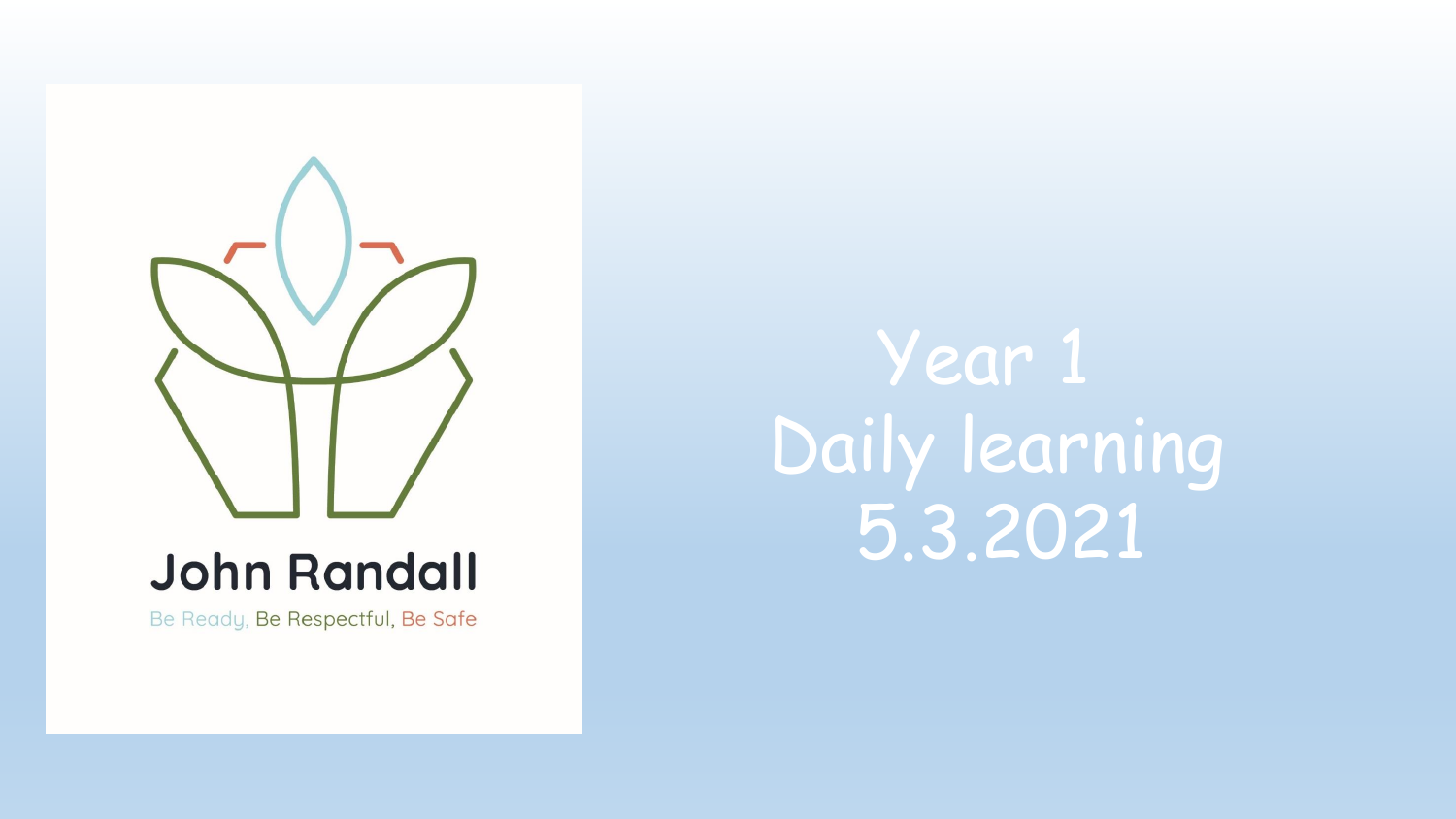# How are you feeling?

#### **Changing feelings**

**Emotions and feelings change** throughout the day and over time. Taking care of our mental health helps us to manage.

Feelings can grow or get stronger with time.

Some feelings seem to fade or pass over time.



Usually feelings that don't feel so good, don't last long.

13

#### Ho*w* do you feel today? Can you draw an Emoji face to show your feeling?

C PSHE Association 2020

Can you write a sentence to support your emoji face?

#### **Thinking about mental health**

Mental health can be thought of as a scale that can move up or down, a bit like a thermometer.

We can move along the scale at any time, between being healthy or unwell.

There are things we can do to help us stay healthy.

There are things that can be put in place if someone is not feeling so good, is struggling or unwell.

C PSHE Association 2020



UNWELL -1-

TRUCCLINO

--

COPING

**HEALTHY**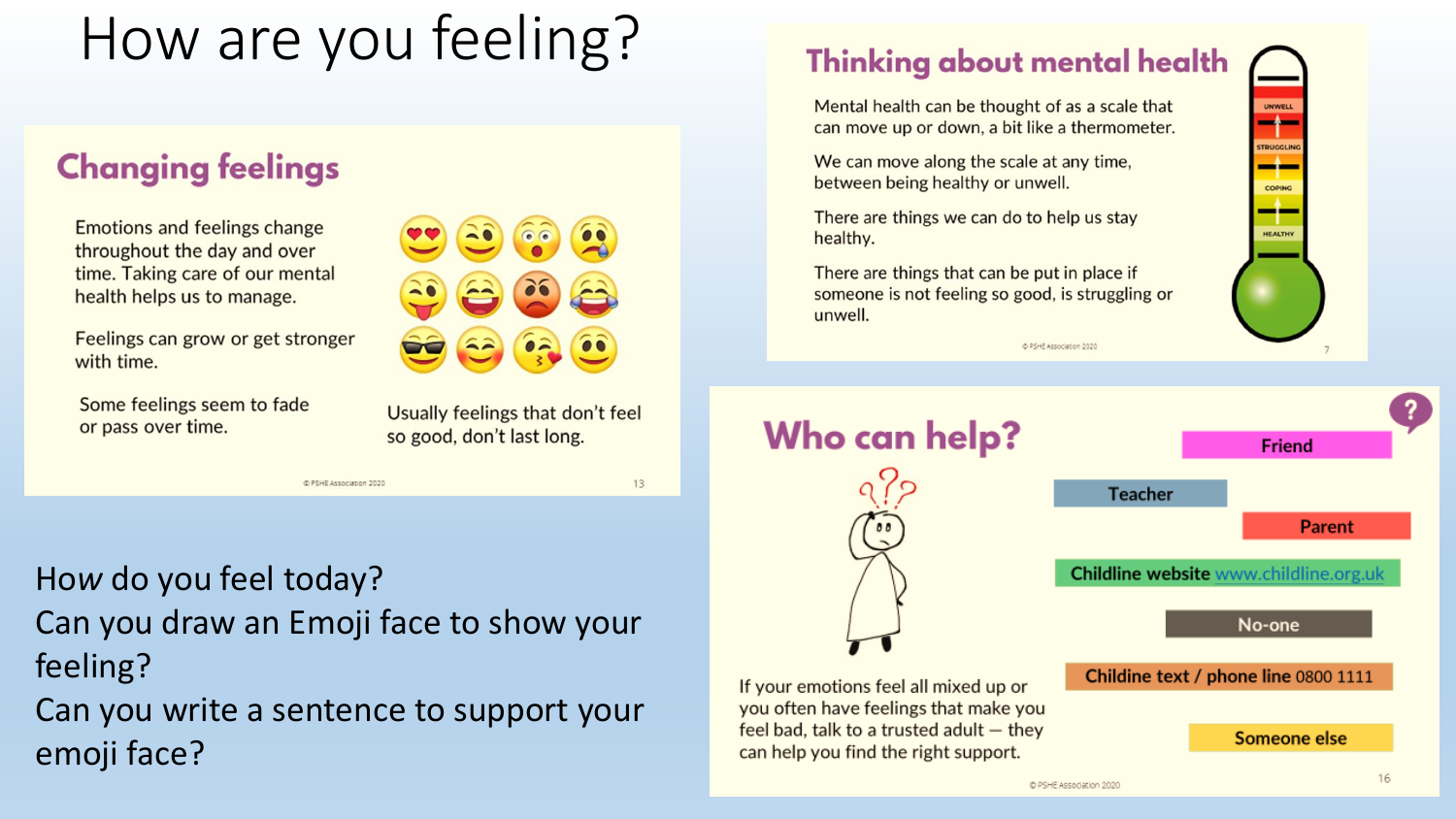**5.3.2021**

## **Handwriting (14A) eleven eleven eleven twelve twelve twelve Spelling lie tied field relief brief**

*Can you put these words into some sentences?*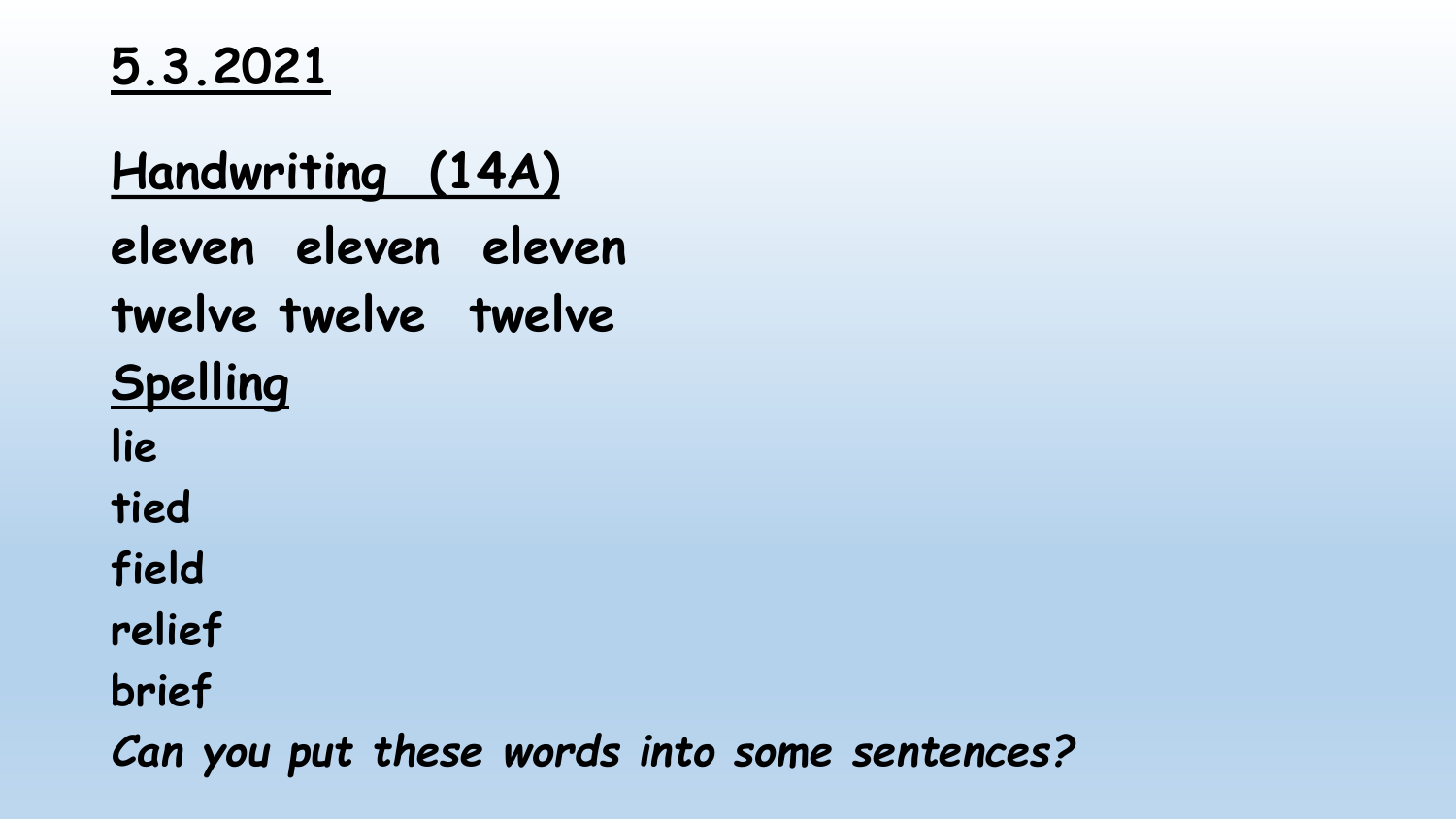## **Phonics**

**Please follow link below and take part in the lesson. If you are unsure which group you are in please ask.**

Miss Daley's phonics group (set  $1$ ) –

<https://schools.ruthmiskin.com/training/view/Td2JtHk2/BcYd3AFU>

Mr Gregory's phonics group (set 2) – <https://schools.ruthmiskin.com/training/view/zojZAGvf/HhUzlWE0>

Mrs McCurrach phonics group (set 3) –

<https://schools.ruthmiskin.com/training/view/4akWVLZL/qeoXufxD>

ALL - Try these red words (common exception words) from the story books. <https://schools.ruthmiskin.com/training/view/u1hArx19/BDSCRd29>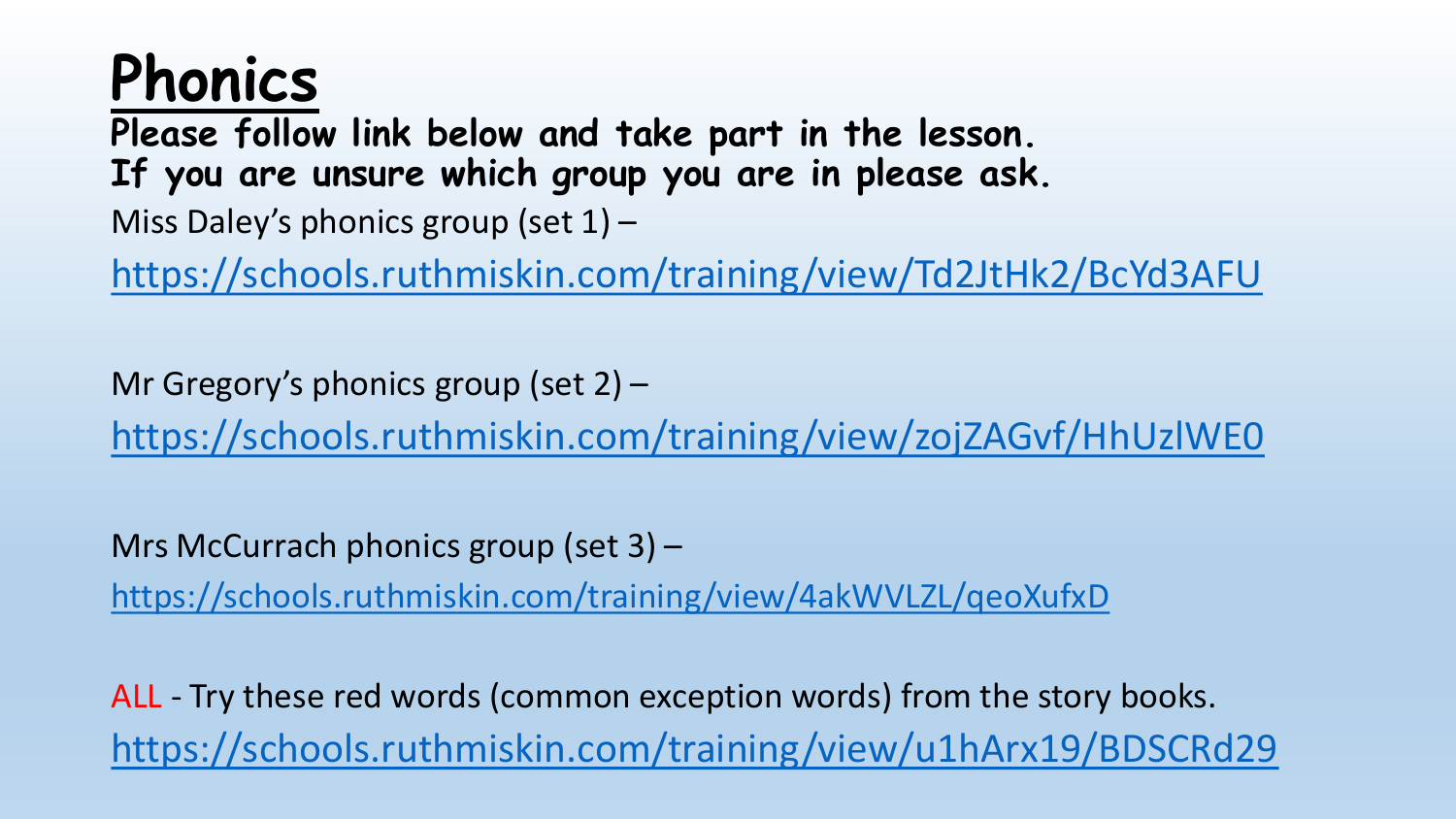## **Year 1 Punctuation ladder lesson –**

**Its Freestyle Friday. Use the five minute timer and try to use as many features from the punctuation ladder as you can in your sentences.**

<https://www.youtube.com/watch?v=gBm5CDF3pPc>

**Example – Bob went to the shops. It was cold at the park! What time shall we come home**? **Wow that slide is quick!**

Talk to an adult – Did you find anything challenging about this lesson?

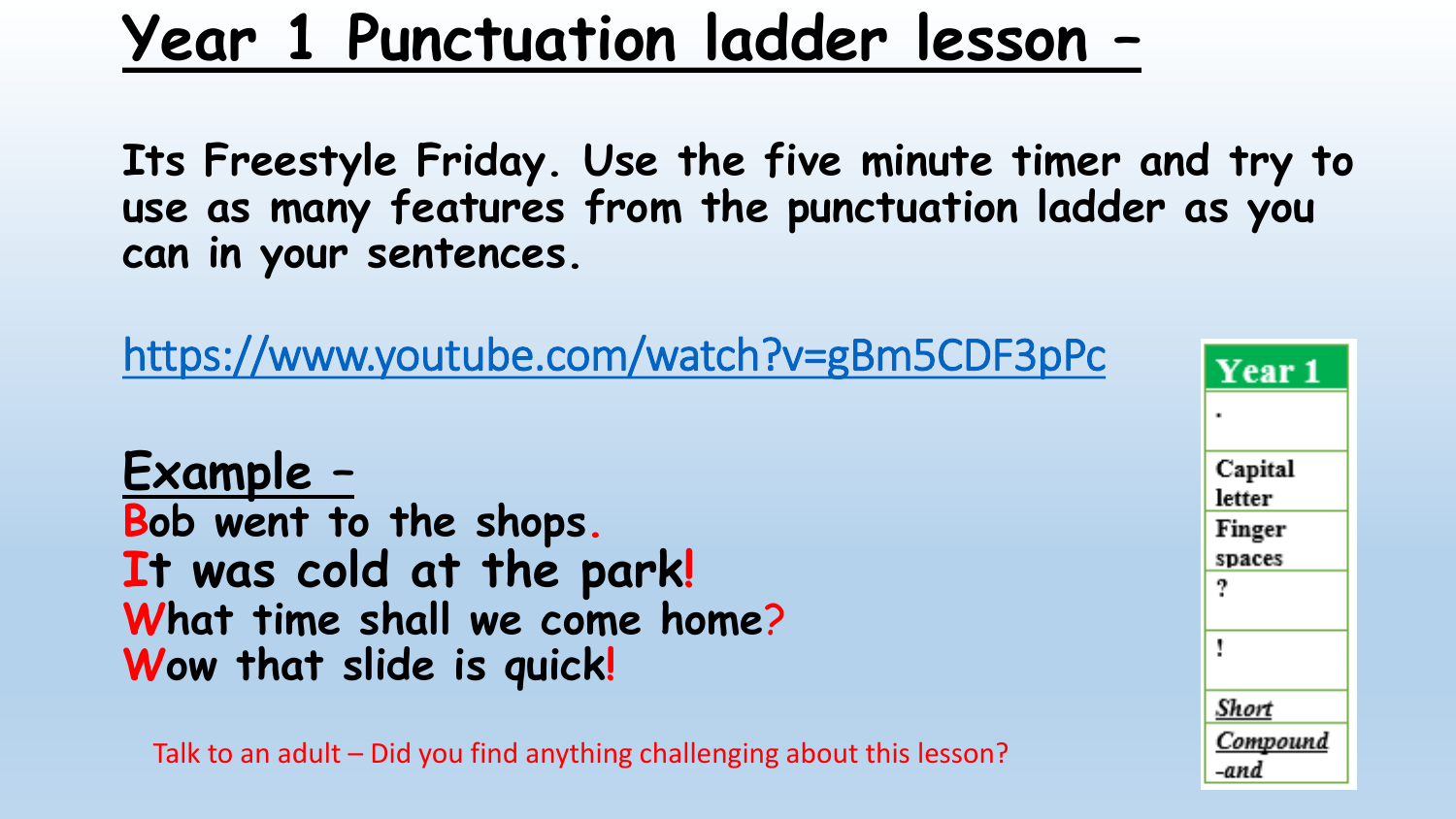## **English - Jack and the Beanstalk Review**

Can you watch the version of Jack and the Beanstalk and then answer the following questions.

<https://www.youtube.com/watch?v=zurz-pL-uzw>

- 1. What did Jack take to the market?
- 2. What did Jack sell the cow for?
- 3. Why was Jacks mum angry?
- 4. How did the giant die?
- 5. How many times did Jack climb up the beanstalk?

Talk to an adult - When you ask for help and get feedback from your teacher does that usually help you?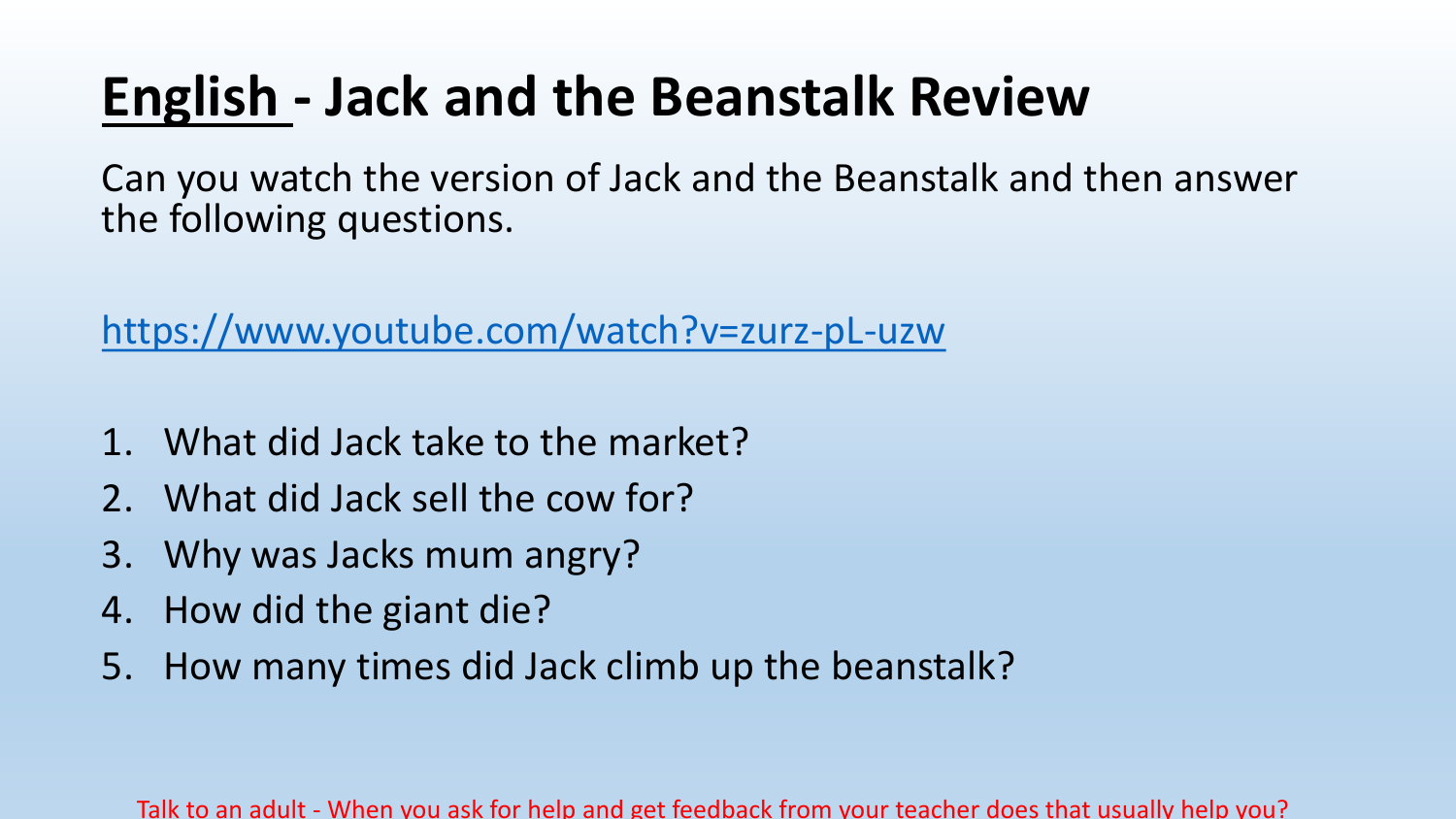#### **5.3.2021**

#### 6 6 6 6 6 6 6 6 6 6 6 6 7 7 7 7 7 7 7 7 7 7 7 7

- $0 + 0 =$
- $0 + 5 =$
- $0 + 10=$
- $0 + 15=$
- $0 + 20 =$

Talk to an adult - Which maths equipment can you use to help you answer the above questions?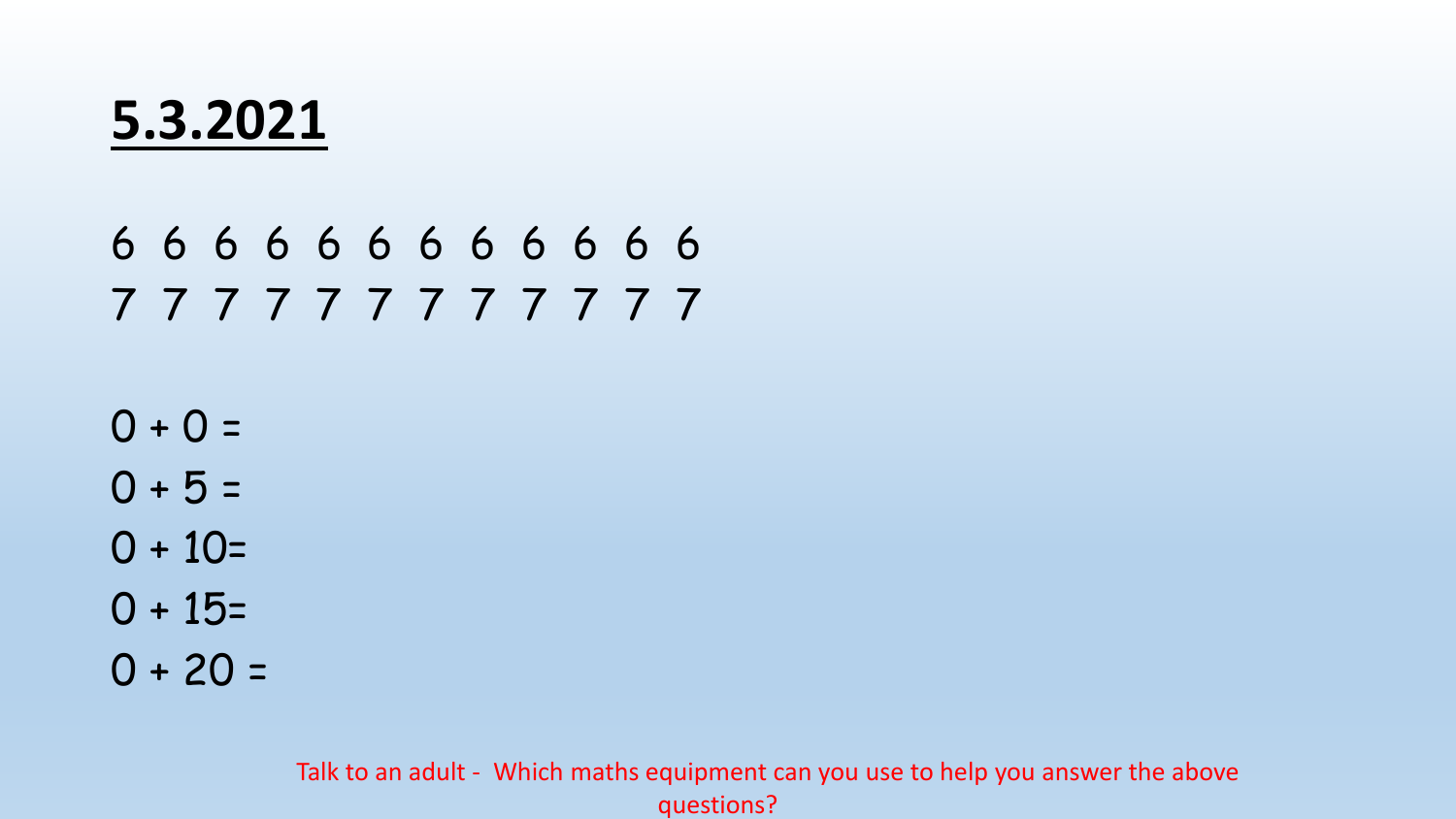#### **Maths – mental maths**

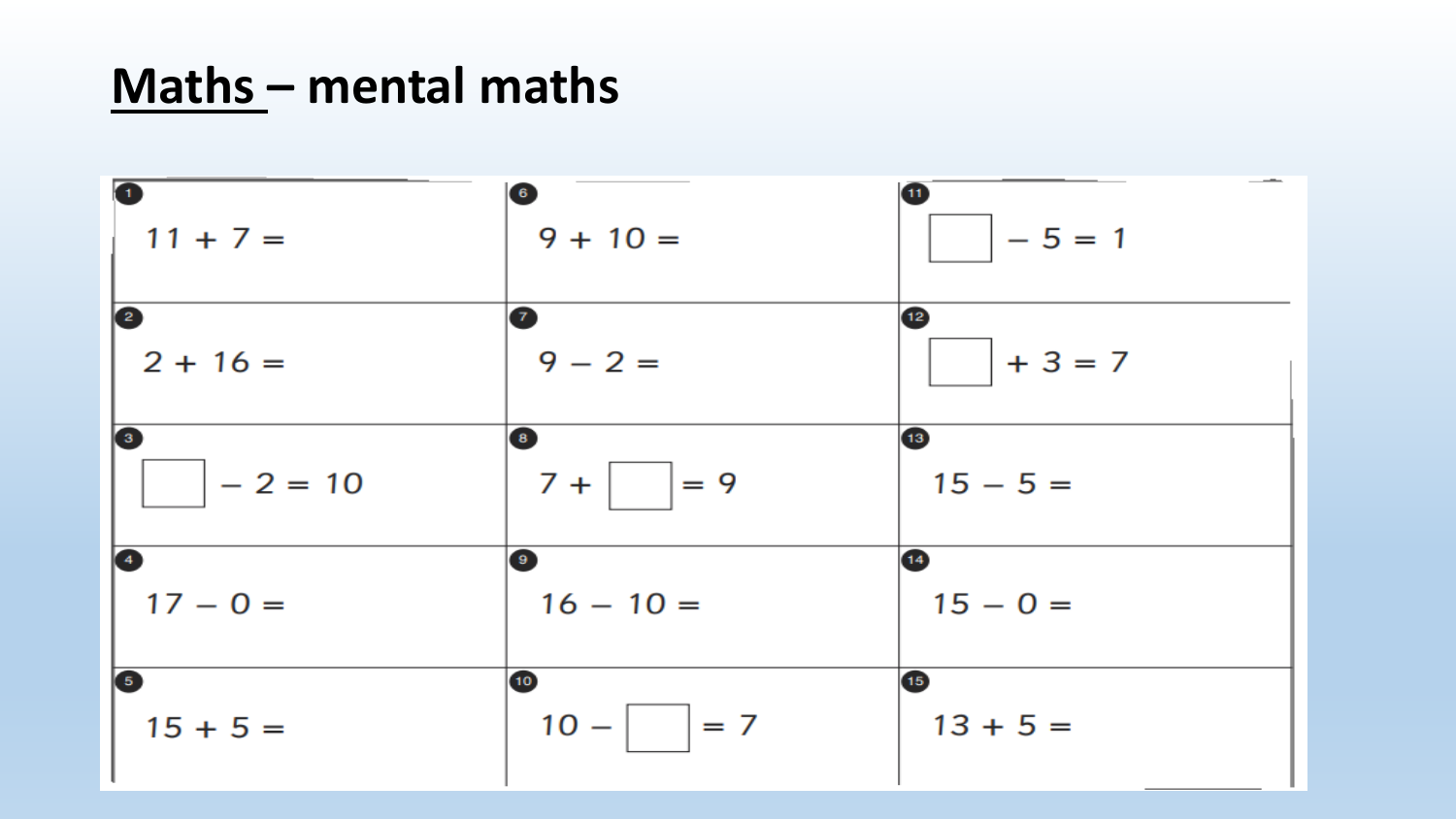# Common exception words

Please learn these five common exception words this week. You must be able to read and spell them correctly. Remember these common exception words are very important as they will help you read fluently. They are the words we used to look at every day after lunchtime and the red words in all the phonics books we started.

once

ask

friend

school

put

Can you put any of these words in a sentence?